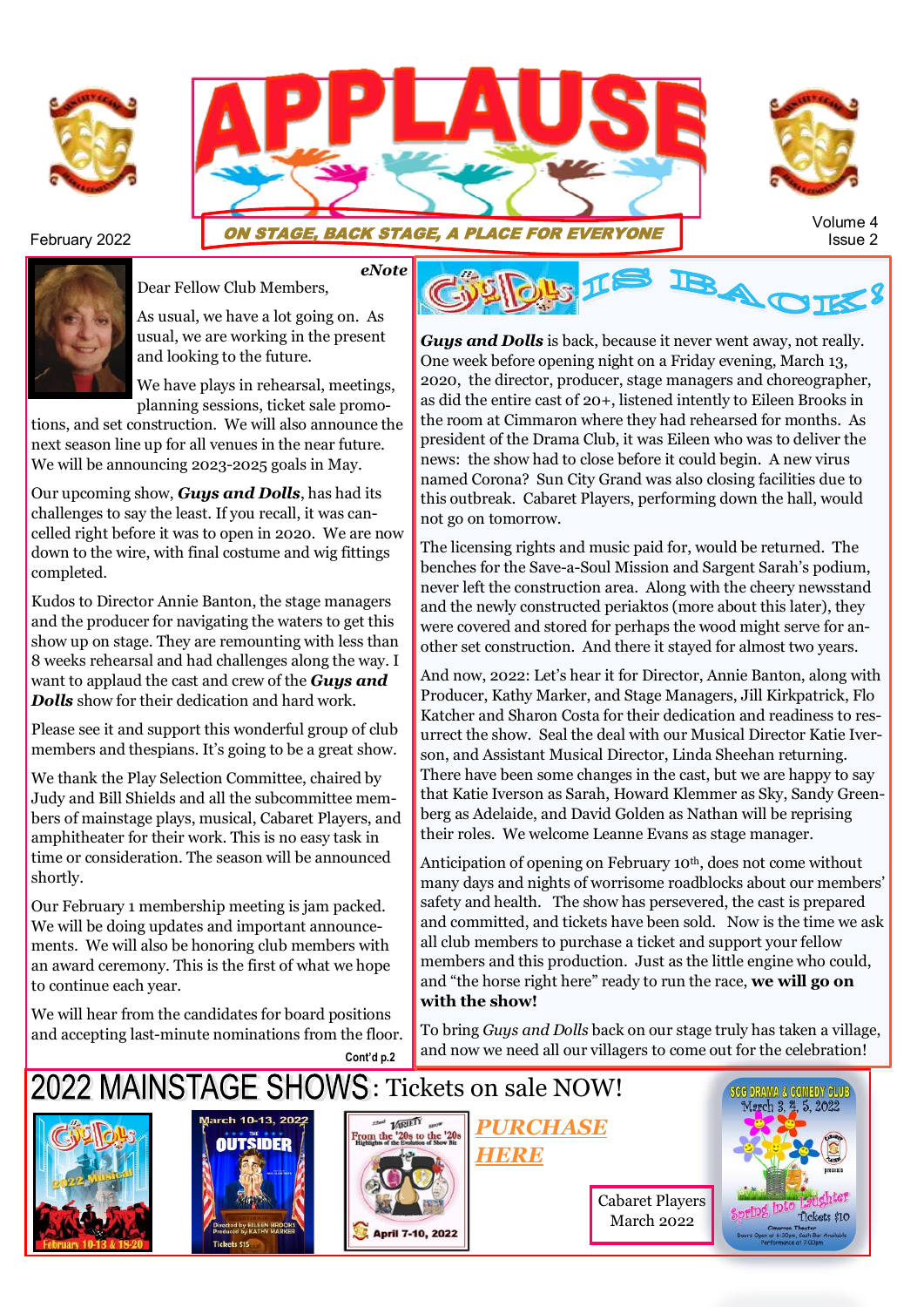

### *eNote* (cont'd)

We realize being on the board is a commitment and as you know, we are a working board where every member carry responsibility and duties.

I can say without hesitation this board works diligently to serve the club and its members, attending to the tasks of club business and working to improve, innovate and meet the challenges that face us. These past two years have been a testimony to how our board, with the support of our members have met many challenges. As we know nothing stands still, progress does not come without trying something new, mistakes, lessons learned and solutions.

I look forward to seeing all of you at the meeting.

*Eileen "I think sometimes in life the biggest challenges end up being the best things that happen in your life."* **….***Tom Brady*



### **Paula McKenny - Appearing in "***20th Century Blues"*

One of our members, Paula McKenny, will be appearing as Bess (a 91 year old woman) in the Stage Left Productions of *20th Century Blues*, February 17-27, 2022. The comedy/ drama, written by Susan Miller is about four

women who meet once a year for a ritual photo shoot, chronicling their changing (and aging) selves as they navigate love, careers, children, and the complications of history. But when these private photographs threaten to go public, relationships are tested, forcing the women to confront who they are and how they'll deal with whatever lies ahead. *20th Century Blues*  is a sharply funny and evocative play that questions our place in the world and with one another.

Paula invites her fellow Drama Club members to come to this delightful play. Tickets may be purchased **[HERE](https://app.arts-people.com/index.php?show=127678)**.

### CABARET PLAYERS PRESENTS

*Spring into Laughter* March 3-5, 2022



Play Title and Director

*Silent Movie* – Gail Liebowitz

*Ten Years Younger* – Gerry Seaburg

*The World is Ending. Again* – Stan Debber

*Inside the Department of the Exterior* – Linda Chesney

### **ANNOUNCING THE CAST OF "***The Outsider***"**



Character/actor in order of appearance: Page Caldwell - Judy Shields Dave Riley - Mark Clemente Louise Peaks - Rosalie Chapman Ned Newly - Dave Sikes Arthur Vance - Jeff Martini Rachel Parsons - Pat Halon A.C. Peterson - Peter Nonas



The SCG Drama & Comedy Club will have a booth for the first time at the Dysart Unified School Festival of the Arts on March 26, 2022. The district will be holding their annual Festival of the Arts from 10 a.m. - 2 p.m. at Valley Vista High School. This event will showcase the visual and performing arts programs from 16 elementary schools, four middle schools, four high schools, and a preschool in the Dysart Unified School District. This will be a great opportunity for our club to inform Surprise residents that we offer a season of plays and musicals that are open to the public for a very reasonable price.

The Dysart Arts Festival will be a day jam packed with performances on multiple stages to include various dance troops, theatre troops, choirs and bands. The elementary, middle school, and high school visual arts programs will be hosting two showcases to include both 2D and 3D pieces. In addition to all the wonderful performances, will be an Arts Vendor Fair for people to peruse and shop from local artists.

As these wonderful performances and showcases may cause one to work up an appetite, food trucks will be on site to satisfy your taste buds. This event is free open to the public.

### WELCOME NEW and returning

### **MEMBERS!**

Kathleen Effinger Victoria Frank

## Gail Liebowitz Kathy Williams

# **February Birthdays**

| <b>Richie</b>     | <b>February 15</b> |
|-------------------|--------------------|
| Gottlieb          | <b>February 17</b> |
| Costello          | <b>February 24</b> |
| <b>Tran-Hovis</b> | <b>February 25</b> |
| <b>Zades</b>      | <b>February 29</b> |
|                   |                    |

Note: The monthly birthday list is populated from the online 2021 application. If your special day is omitted, please send an email to pac2maui@gmail.com. Please accept our apologies. We are addressing the situation.

We hate when that happens!